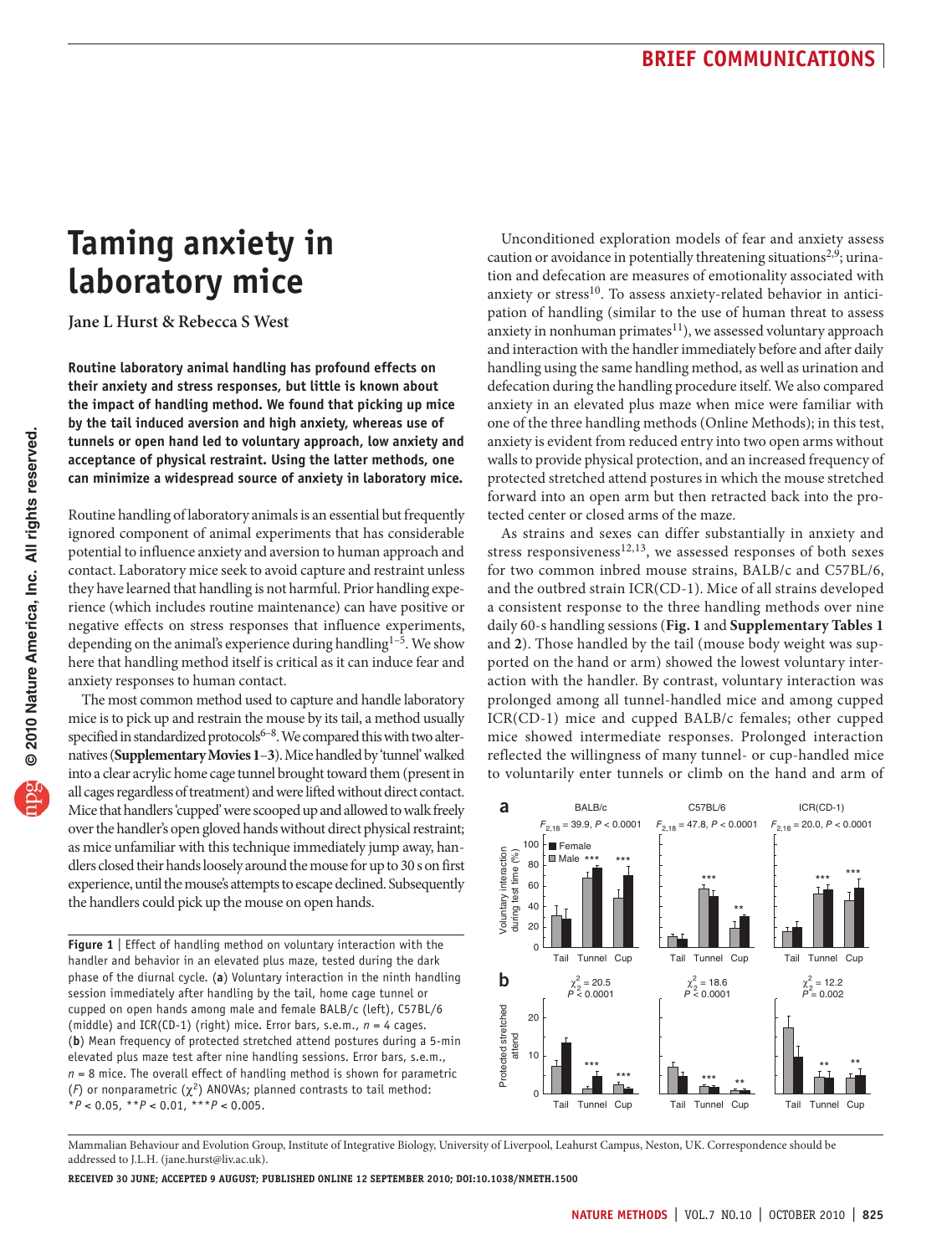## **brief communications**



<span id="page-1-2"></span>handling sessions by tail, home cage tunnel or cupping on the open hand during the dark period, each mouse was picked up by its familiar method, restrained by the scruff and held on its back in the palm of the hand for 10 s (session 12). Voluntary interaction was assessed before and after scruff handling (session 12) and before and after normal handling the following day (session 13). Error bars, s.e.m., *n* = 8 cages (4 for each sex) for BALB/c (left), C57BL/6 (middle) and ICR(CD-1) (right) mice. The overall effect of handling method is shown for repeated measure ANOVAs.

the handler by session 9; this response developed quickly toward familiar home cage tunnels and more slowly to cupping on the open hand (**Supplementary Fig. 1**). This contrasted strongly with brief and cautious approaches among mice handled by the tail (**Supplementary Movies 4**–**6**). Compared to tunnel or cup handling, tail handling also induced greater urination and defecation during handling (**Supplementary Fig. 2**), together with a higher frequency of protected stretched attend postures (**[Fig.](#page-0-0) 1**) and fewer open arm entries on the elevated plus maze (**Supplementary Fig. 3**). Responses were very similar in the light and dark phases of the diurnal cycle and were not influenced by individual differences or prior experience of handlers, and any interactions between sex and handling method were only minor (**Supplementary Figs. 1**–**5** and **Supplementary Tables 1**–**3**). However, handling tunnels provide an alternative means to accustom mice to being picked up. Mice previously experienced with tunnel handling (16 sessions) responded as positively to their first experience of being cupped on the hand (BALB/c mean ± s.e.m.,  $42.5 \pm 5.2\%$  of test time interacting with the handler) as those preconditioned to cupping  $(32.7 \pm 6.0\%)$ ; *t*-test:  $t_{12} = 1.24$ ,  $P = 0.24$ ). Mice readily sat on the hand without jumping after five sessions of tunnel handling (**Supplementary Movie 7**), providing a convenient combined handling method that reduced anxiety in the elevated plus maze and in response to the handler

## (**Supplementary Fig. 4** and **Supplementary Movie 8**).

Restraining and lifting mice by the tail for abdominal inspection was not aversive if we first picked up the mice and placed them on the hand by tunnel or cupping (**Supplementary Fig. 6**). Aversion to tail handling thus was induced by being captured and picked up by the tail, probably stemming from a naturally selected ancestral imperative to avoid capture when fleeing from predators. For many procedures, mice need to be restrained more securely by the scruff of the neck. Scruff restraint did not reverse the taming effects of being handled by tunnel or by cupping as this did not stimulate increased avoidance of the handler (**[Fig. 2](#page-1-2)** and **Supplementary Table 4**), suggesting that anxiety in anticipation of handling was not increased, whereas tail-handled mice continued to avoid handler interaction.

The notable difference in response induced by these alternative routine handling methods has not previously been recognized to our knowledge, maybe because picking up mice by the tail is so widely used in laboratories that the aversive and anxious response is perceived as 'normal'. Consistent use of methods that do not induce strong anxiety responses will minimize confounding responses owing to routine handling before and during experiments, reducing

the need to standardize handling experience and timing. Conversely, when a strong anxiety response is required for specific research purposes, it may be important to ensure that mice are handled only by the tail and are not tamed to human contact accidentally during routine husbandry procedures. In addition to providing more robust scientific outcomes, appropriate choice of handling method could enhance the welfare of the many millions of mice that are housed and handled in laboratories worldwide.

## **Methods**

Methods and any associated references are available in the online version of the paper at http://www.nature.com/naturemethods/.

*Note: Supplementary information is available on the Nature [Methods](http://www.nature.com/naturemethods/) website.*

#### **Acknowledgments**

We thank R. Beynon, F. Fair, J. Waters, S. Roberts, M. Garratt, J.-F. Lemaitre, S. Ramm, M. Thom, S. Rounding and R. Humphries for practical assistance, and R. Beynon, P. Stockley, S. Roberts and J. Rees for comments on a draft manuscript. The study was funded by the Biotechnology and Biological Sciences Research Council, the National Centre for the Replacement, Refinement and Reduction of Animals in Research, the Wellcome Trust and the Association for the Study of Animal Behaviour.

#### **AUTHOR CONTRIBUTIONS**

J.L.H. gained the funding and designed the project with contributions from R.S.W.; J.L.H. and R.S.W. collected data; and J.L.H. supervised all aspects of the work, analyzed the data and wrote the manuscript.

#### **COMPETING FINANCIAL INTERESTS**

The authors declare no competing financial interests.

**Published online at http://www.nature.com/naturemethods/. Reprints and permissions information is available online at http://npg.nature. com/reprintsandpermissions/.**

- 1. Holson, R.R., Scallet, A.C., Ali, S.F. & Turner, B.B. *Physiol. Behav.* **49**, 1107–1118 (1991).
- 2. Rodgers, R.J. & Dalvi, A. *Neurosci. Biobehav. Rev.* **21**, 801–810 (1997).
- 3. Schmitt, U. & Hiemke, C. *Pharmacol. Biochem. Behav.* **59**, 807–811 (1998).
- 4. Balcombe, J.P., Barnard, N.D. & Sandusky, C. *Contemp. Top. Lab. Anim. Sci.* **43**, 42–51 (2004).
- 5. Leussis, M.P. & Heinrichs, S.C. *Epilepsia* **47**, 801–804 (2006).
- 6. Wahlsten, D. *et al. J. Neurobiol.* **54**, 283–311 (2003).
- 7. Deacon, R.M. *Nat. Protoc.* **1**, 936–946 (2006).
- 8. Leach, M.C. & Main, D.C. *Anim. Welf.* **17**, 171–187 (2008).
- 9. Ramos, A. *Trends Pharmacol. Sci.* **29**, 493–498 (2008).
- <span id="page-1-0"></span>10. Henderson, N.D., Turri, M.G., DeFries, J.C. & Flint, J. *Behav. Genet.* **34**, 267–293 (2004).
- <span id="page-1-1"></span>11. Barros, M. & Tomaz, C. *Neurosci. Biobehav. Rev.* **26**, 187–201 (2002).
- 12. Augustsson, H., Dahlborn, K. & Meyerson, B.J. *Physiol. Behav.* **84**, 265–277 (2005).
- 13. Roy, V., Merali, Z., Poulter, M.O. & Anisman, H. *Behav. Brain Res.* **185**, 49–58 (2007).

#### **826** | VOL.7 NO.10 | OCTOBER 2010 | **nature methods**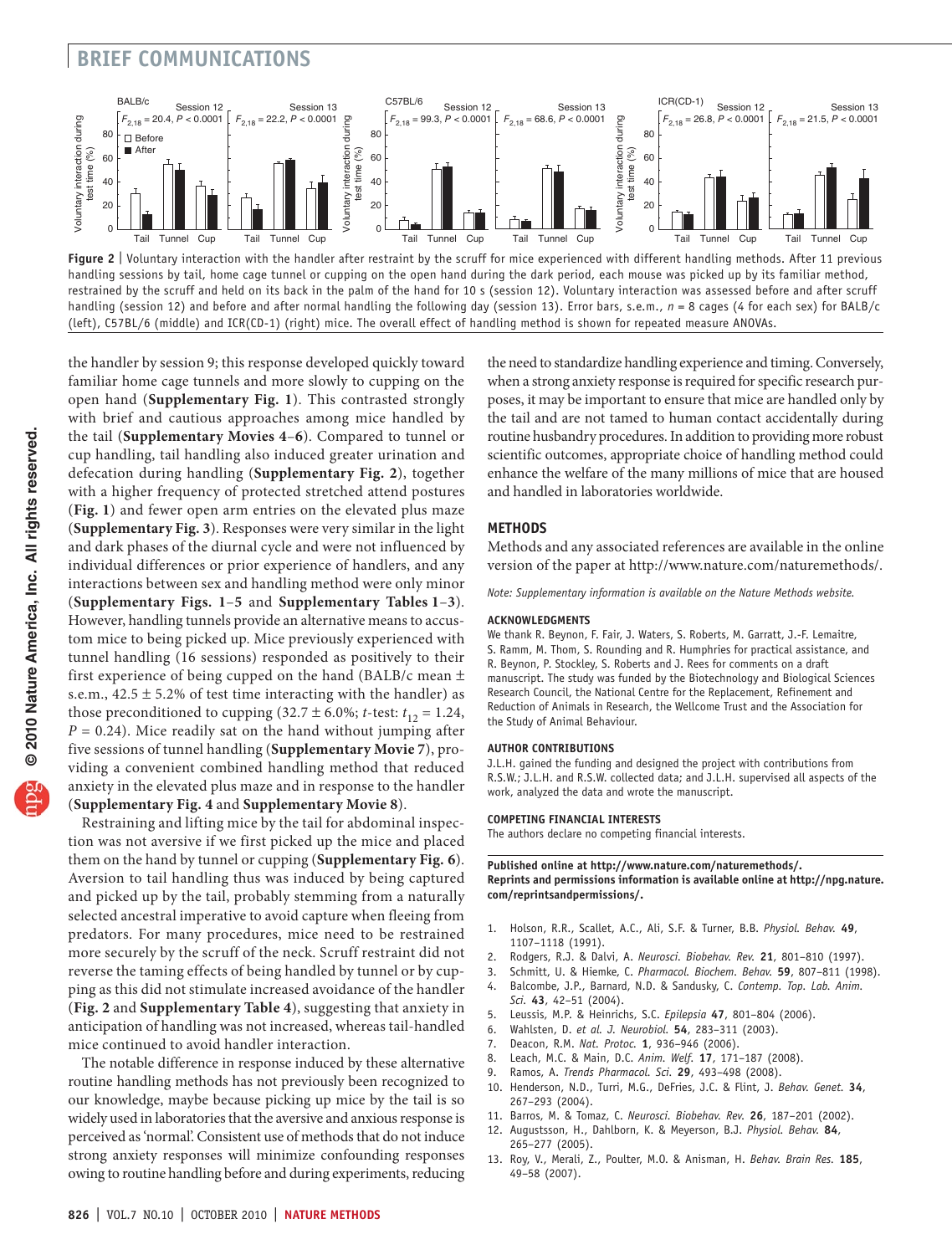### **ONLINE METHODS**

**Subject animals.** A total of five separate batches of mice were tested. Batches 1–4 were obtained from an approved supplier (Harlan; mice aged 3–4 weeks); batch 5 mice were bred in-house from mice obtained from Harlan (parents handled by the standard tail method). On arrival or at weaning, mice were housed in single sex groups of two to six mice in  $45 \times 28 \times 13$  cm polycarbonate cages (MB1; North Kent Plastics) on Corn Cob Absorb 10/14 bedding with shredded paper nest material, *ad libitum* food (Lab Diet 5002 Certified Rodent Diet; Purina Mills) and water. Before the experiment, mice were handled using the standard tail method to transfer them between cages during cage cleaning. Mice were marked for individual identification on the shoulders or rump using hair dye (Clairol Nice 'n' Easy Natural Black for BALB/c and ICR(CD-1), Clairol Nice 'n' Easy Brilliant Blond for C57BL/6; Bristol-Myers Co. Ltd.) and split into single sex dyads in 43 ×  $11.5 \times 12$  cm cages (M3, North Kent Plastics), each containing a clear acrylic tunnel (50 mm diameter, 200 mm long) 3 d before the start of testing (mice aged 8–10 weeks). Pilot tests confirmed that the marking procedure did not influence the response to different handling methods. Batches 1 and 2 each consisted of eight cages of two BALB/c females assigned randomly to each of three handling methods (48 females per batch). To assess the generality of response to the three handling methods across sexes and strains, four cages of two mice per sex and strain were assigned randomly to each of the three methods for outbred ICR(CD-1) mice (batch 3, 48 mice) and inbred BALB/c or C57BL/6 mice (batch 4, 48 mice per strain). Batches 1–4 were all handled and tested during the dark phase under red lighting so that mice would be naturally active during testing. Mice in batch 5 were handled and tested during the light phase, when many laboratory animals are normally handled, with three to four cages of two mice per sex and strain assigned randomly to each of three (BALB/c, 42 mice) or four handling methods (C57BL/6, 64 mice). In each batch and strain, cages handled by each method were arranged in a balanced design on the cage rack. Throughout, mice were maintained under a reversed 12-h light–12 h dark schedule (white lights on 21:00–09:00) or a nonreversed light schedule (09:00–21:00, batch 5 only). All procedures were noninvasive and involved standard husbandry practices, so did not require any specific licences (University of Liverpool Animal Welfare Committee).

**Handling methods.** From the start of testing, mice were handled only by their designated method. Before handling, nest material and the home cage tunnel were removed from the cage. For tail handling, the base of the tail was grasped between thumb and forefinger and the mouse gently lifted onto the opposite gloved hand or laboratory coat sleeve and held there by the tail for 30 s before release back into the cage. For tunnel handling, the mouse was guided into the home cage tunnel (soiled with familiar scent) as it was brought toward it, and the tunnel lifted above the cage and held for 30 s. The handler's hands were sometimes loosely cupped over the tunnel ends to prevent escape on the first 1 or 2 d before mice became accustomed to tunnel handling. A cupped mouse was scooped up on one or both open hands and allowed to sit or walk over the hands for 30 s without other physical restraint. To prevent mice leaping from the hands, for the first experience of cupping the hands were closed loosely around the mouse for a maximum of 30 s until attempts to escape declined,

after which the hands were opened. This was not necessary after the first handling session. All batches compared responses to these three different methods. A fourth handling method, which combined tunnel and cup handling, was tested using C57BL/6 mice (batch 5) to establish an alternative way to prevent mice initially leaping from the hands during cup handling. Relatively inexperienced handlers may, at first, find cup handling of untamed mice quite difficult for some strain and age combinations that are more likely to jump from the hands, or handlers may be concerned about being bitten when confining untamed mice between the hands (though no cupped mice attempted to bite in this study). For the first five handling sessions, mice were picked up in their home cage tunnel; on the sixth session they were picked up in the tunnel then tipped backwards onto the open hand for 30 s, after which they were picked up directly by cupping on the open hand. **Supplementary Movies 1–3** and **7** demonstrate each handling method.

In each handling session, the handler picked up each mouse in turn by the designated method and held it for 30 s. After moving away from the open cage for 60 s, the mice were handled again so that each mouse was picked up twice and held for a total of 60 s. Handlers wore laboratory coats contaminated with mouse scent from previous handling sessions and clean close-fitting nitrile surgical gloves that were rubbed in bedding soiled by the same strain and sex of mice before the start of each handling session. During the first nine handling sessions, the occurrence of any urination or defecation each time a mouse was picked up and held was recorded (maximum score per measure for each mouse  $= 18$ ).

**Handling and test schedule.** The first batch of BALB/c females was handled by a single handler (*n* = 8 cages per handling method) for 16 separate handling sessions. To assess variability in response across handlers, the second batch of BALB/c females was handled by eight different handlers that varied widely in their prior experience of handling rodents (each individual handled three cages of mice using one cage per handling method; cages were assigned randomly in a balanced design). Two handlers had no prior experience, three handlers were researchers with 3–4 years of experience working with rodents, three handlers were full-time animal care staff and a researcher with substantial rodent handling experience. Handlers were given a practice session using stock mice before the start of the experiment after demonstration of each method and test procedure. Response toward the handler was assessed over nine daily handling sessions using all batches of mice, with responses tested during handling sessions 1 (day 1), 5 (day 5) and 9 (day 11 or 12). Experienced batch 1 mice were also used to test response after 11 d without handling, an open field test of anxiety, the effect of mouse-soiled protective clothing on response toward the handler (data not shown) and the response to cup handling among mice previously handled by tail or tunnel. Experienced batch 2 mice were used to test anxiety in an elevated plus maze, response to an unfamiliar handler and response to tail manipulation for abdominal inspection by the unfamiliar handler. Batch 3 outbred mice were handled by one of two handlers (one experienced and one inexperienced; data were combined as handler had no effects), and batches 4–5 were handled by a single experienced handler. Details of the handling sessions and tests conducted on each batch of mice,